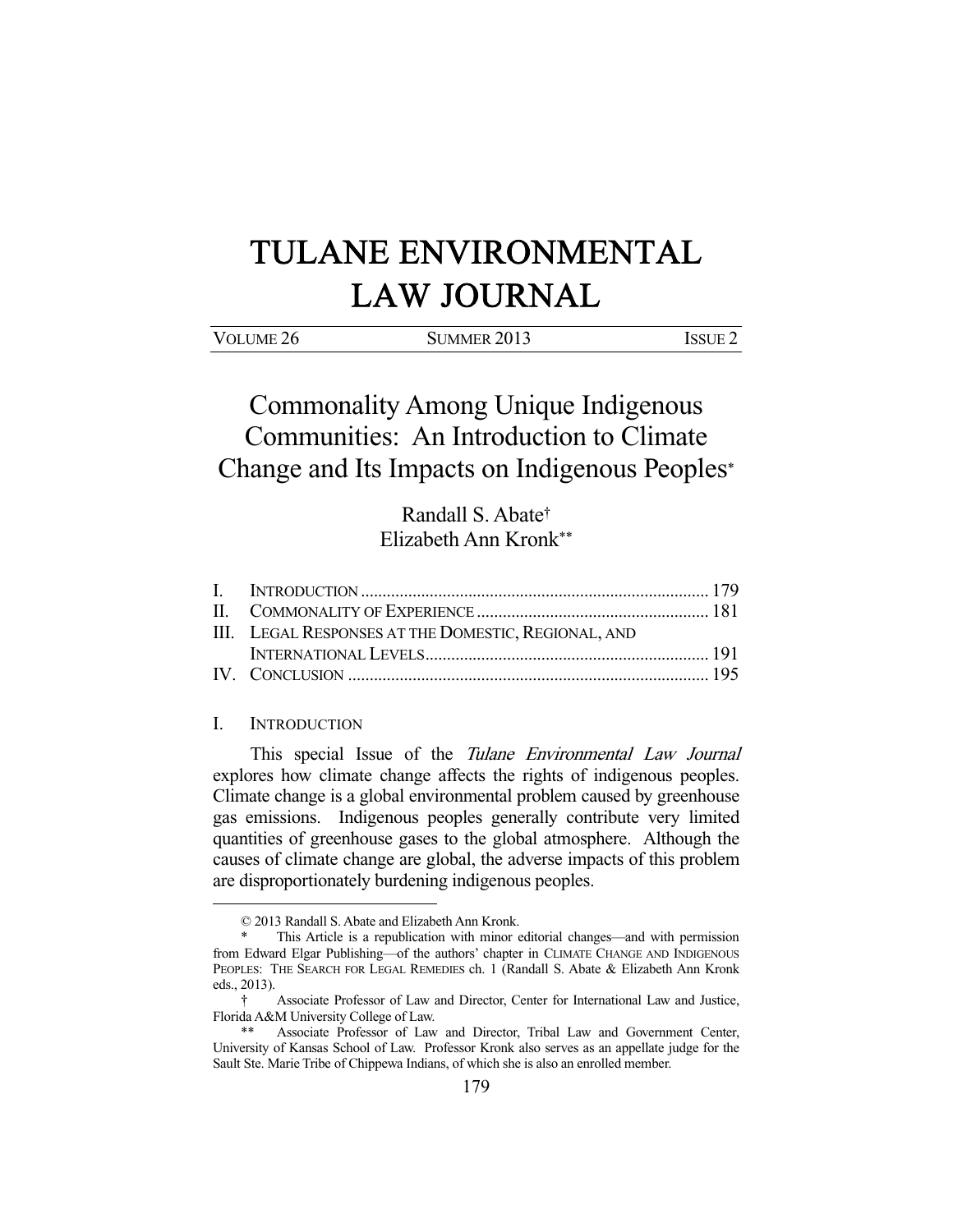In recognition of the growing global problem of climate change, legal strategies to address climate change through mitigation and adaptation have been undertaken.<sup>1</sup> This Issue recognizes that indigenous peoples are particularly vulnerable to climate change, both physically and legally, and addresses the challenges that these communities face in responding to climate change impacts.

 The term "indigenous peoples" covers a widely diverse group of people within which no two communities of indigenous peoples are the same.<sup>2</sup> Nevertheless, there are some commonalities that exist among groups of indigenous peoples. For example, most indigenous communities existed as autonomous communities and nations before contact with foreign societies. As a result of contact with foreign, dominant societies, many indigenous communities suffered generations of abuse and subjugation. Consequently, many modern indigenous communities lack the economic and political clout of dominant societies. Beyond this history of oppression, many indigenous communities also share unique legal and spiritual connections to their environment. Moreover, because of their unique histories, the law affecting indigenous communities is different in many localities.

Professor S. James Anaya explains:

-

The rubric of indigenous peoples includes the diverse Indian and aboriginal societies of the Western Hemisphere, the Inuit and Aleut of the Arctic, the aboriginal peoples of Australia, the Maori of Aotearoa (New Zealand), Native Hawaiians and other Pacific Islanders, the Sami of the European far North, and at least many of the tribal or culturally distinctive non-dominant peoples of Asia and Africa. They are indigenous because their ancestral roots are embedded in the lands on which they live, or would like to live, much more deeply than the roots of more powerful sectors of society living on the same lands or in close proximity. And they are peoples in that they comprise distinct communities with a continuity of existence and identity

 <sup>1.</sup> Increasingly, the focus of international climate change responses is on adaptation strategies. However, "the adaptation response is deficient because it sees climate change as inevitable and implies that the only choice is to adapt to climate change or perish." Rebecca Tsosie, Indigenous People and Environmental Justice: The Impact of Climate Change, 78 U. COLO. L. REV. 1625, 1659-60 (2007); see also Dale Jamieson, Adaptation, Mitigation and Justice, in PERSPECTIVES ON CLIMATE CHANGE: SCIENCE, ECONOMICS, POLITICS, ETHICS 217, 225 (Walter Sinnott-Armstrong & Richard B. Howarth eds., 2005) ("[T]he moral risk of a policy of 'adaptation only' is that it will hit the poor the hardest . . . .").

 <sup>2.</sup> Indigenous Peoples Policy Brief: Still Among the Poorest of the Poor, WORLD BANK 2, http://siteresources.worldbank.org/EXTINDPEOPLE/Resources/407801-1271860301656/HD NEN\_indigenous\_clean\_0421.pdf (last visited Feb. 21, 2013).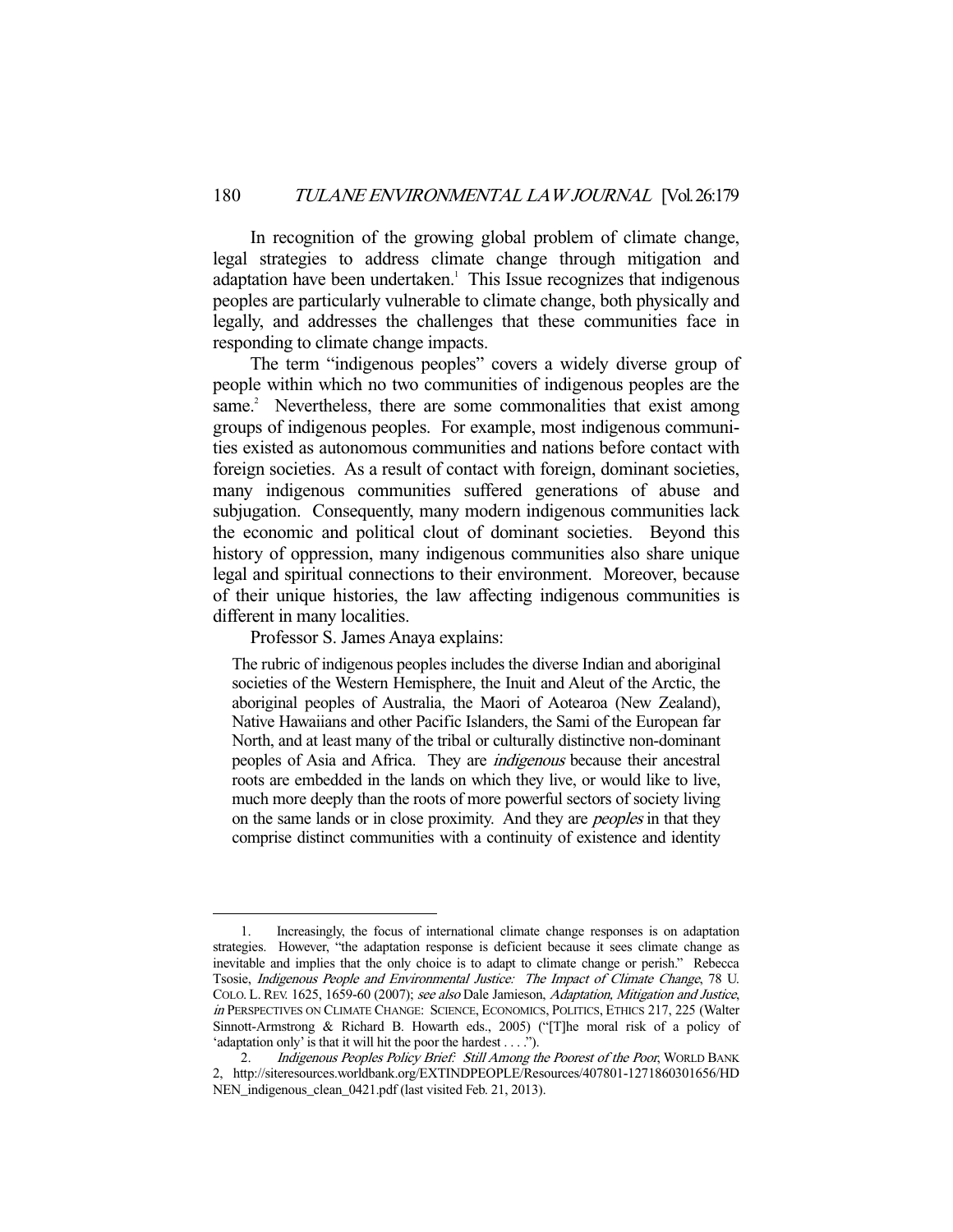that links them to the communities, tribes, or nations of their ancestral past.<sup>3</sup>

Although indigenous communities throughout the world differ, Part II of this Article addresses some of the commonalities generally found among indigenous peoples in greater depth: (1) increased vulnerability to climate change related to the location of indigenous communities; (2) a unique connection to the land for legal, spiritual and cultural reasons; (3) a history of colonization and oppression that has potentially increased the vulnerability of many indigenous communities; and (4) recognition under public international law that there are basic rights owed to indigenous communities. Recognizing these commonalities is crucial to understanding the legal mechanisms available to assist indigenous communities in adapting to the threats posed by climate change. Part III of this Article addresses three of these legal responses: (1) law suits based on procedural rights, (2) law suits based on common law legal principles, and (3) law suits based on public international law.

#### II. COMMONALITY OF EXPERIENCE

 Before one can begin to consider the problem of climate change from a legal perspective as it impacts indigenous peoples, one must understand common attributes of many of the world's indigenous communities. By understanding commonalities among various indigenous populations, one can understand more readily the types of legal claims that these communities may bring. Moreover, as Professor Rebecca Tsosie explains:

[B]ecause climate change is often thought to be the inevitable byproduct of industrialization, rather than an intentional policy of national governments, and because the triggering events generally do not take place on or near the reservation and are not within the control of Native peoples as governments, the discussion in this area must go beyond tribal sovereignty and evaluate the rights of indigenous peoples as unique cultural and political groups.4

This is not to suggest that every indigenous community from the Arctic to the South Pacific has a shared experience. To the contrary, indigenous communities differ substantially and even indigenous communities located in the same country can vary widely. However, despite these differences, commonalities exist regarding the vulnerability of these

<sup>3.</sup> S. JAMES ANAYA, INTERNATIONAL HUMAN RIGHTS AND INDIGENOUS PEOPLES 1 (2009).

<sup>4.</sup> Tsosie, *supra* note 1, at 1628.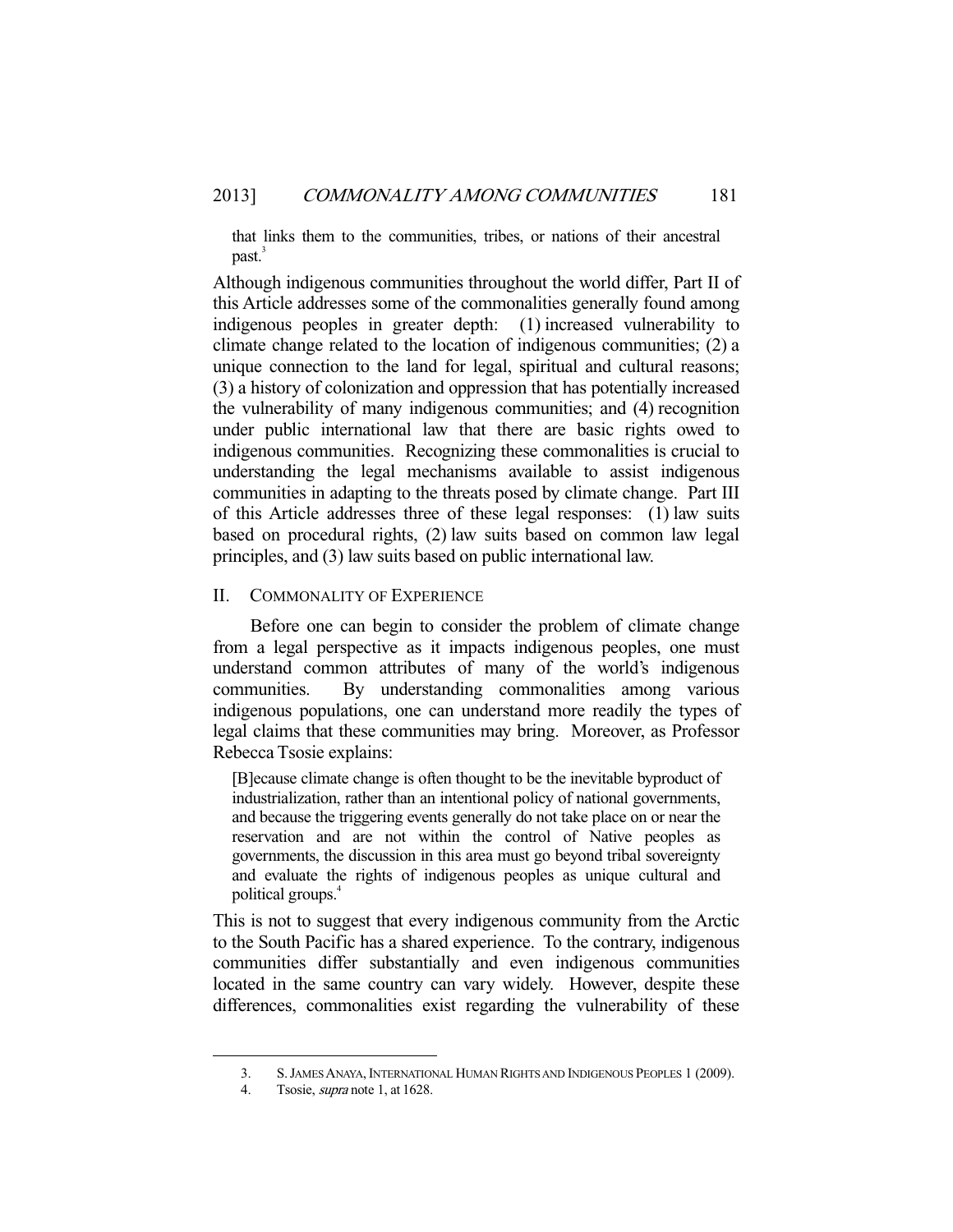communities to climate change and their relative contribution to the climate change crisis.

 Although climate change is a global phenomenon affecting all areas and people, various regions and environments are affected very  $d$ ifferently. $5$  Indigenous communities experience differing impacts depending on the region they inhabit—from the Arctic to the Andes to the Amazon, and from the islands of the Pacific Ocean to Canada's Pacific Rim.<sup>6</sup>

 Unlike other populations, indigenous peoples have a tendency to be located in vulnerable locations throughout the world.<sup>7</sup> Indigenous communities are already dealing with impacts of climate change in their daily lives.<sup>8</sup> For instance, the Amazon Rainforest, home to the Yanomami indigenous group, has experienced less rain, severe drought, and higher temperatures.<sup>9</sup> In Canada, indigenous groups such as the Tl'azt'en and the Gitga'at are experiencing unpredictable weather; increased temperatures have contributed to the largest insect infestation in North America, destroying millions of acres of pine trees that they rely on, affecting their food supply.<sup>10</sup> In southern Africa, rising temperatures and increased wind speeds have resulted in vegetation loss.<sup>11</sup> As a result, land customarily used for cattle and goat farming is no longer viable for traditional uses.<sup>12</sup> Traditional farming practices in Asia and South America are also threatened by warming surfaces.<sup>13</sup>

 <sup>5.</sup> INDIGENOUS PEOPLES AND CLIMATE CHANGE 6 (Jan Salick & Anja Byg eds., 2007).

 <sup>6.</sup> SURVIVAL INT'L, THE MOST INCONVENIENT TRUTH OF ALL: CLIMATE CHANGE AND INDIGENOUS PEOPLE 1, 3-5 (2009), http://assets.survivalinternational.org/documents/132/survival\_ climate\_change\_report\_english.pdf.

 <sup>7.</sup> ALAN PARKER ET AL., NW. INDIAN APPLIED RESEARCH INST. (NIARI), CLIMATE CHANGE AND PACIFIC RIM INDIGENOUS NATIONS 1-2, 19 (2006), http://academic.evergreen.edu/ g/grossmaz/IndigClimate2.pdf. See generally NATIVE PEOPLES—NATIVE HOMELANDS CLIMATE CHANGE WORKSHOP (Nancy G. Maynard ed., 1998), http://www.gcrio.org/OnLnDoc/pdf/native\_ peoples.pdf (discussing the potential impacts of climate change on different Native homelands throughout the world).

<sup>8.</sup> See PARKER ET AL., *supra* note 7, at 1-2.

<sup>9.</sup> SURVIVAL INT'L, *supra* note 6, at 3; DANIEL C. NEPSTAD, THE AMAZON'S VICIOUS CYCLES: DROUGHT AND FIRE IN THE GREENHOUSE—A REPORT TO THE WORLD WIDE FUND FOR NATURE 4 (2007).

<sup>10.</sup> INDIGENOUS PEOPLES AND CLIMATE CHANGE, supra note 5, at 16; Andrea Carmen, Exec. Dir., Int'l Indian Treaty Council Admin. Office, Climate Change, Human Rights, and Indigenous Peoples, INT'L INDIAN TREATY COUNCIL 19 (Dec. 26, 2008), http://www.treatycouncil. org/PDF/HR%20IPS%20and%20Climate%20Change%20corrfinal122708OHCHRa.pdf (submission to the United Nations High Commissioner on Human Rights).

 <sup>11.</sup> Global Warming Solutions Are Hurting Indigenous People, Says U.N., MONGABAY.COM (Apr. 2, 2008), http://news.mongabay.com/2008/0402-redd\_indigenous\_people. html.

 <sup>12.</sup> Id.

 <sup>13.</sup> Id.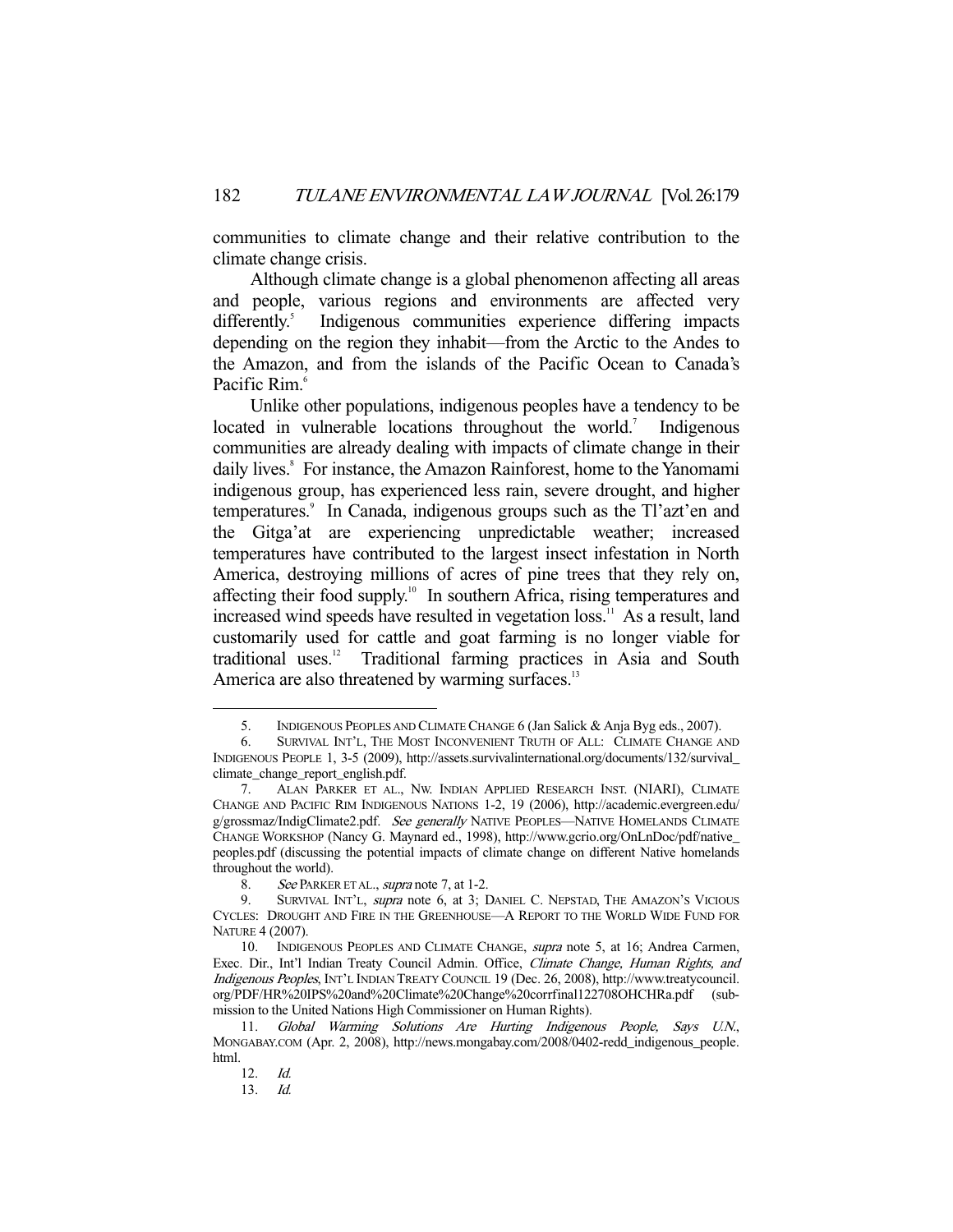In the Arctic, climate change is causing indigenous peoples to lose land and natural resources that are crucial to their subsistence lifestyle.<sup>14</sup> Increasing temperatures related to climate change have caused melting of sea ice and permafrost,<sup>15</sup> resulting in both global and local climate change impacts. For example, greenhouse gases that are trapped in the marshlands of the northeastern Siberian permafrost are being released because of permafrost ice melting, thereby exacerbating global climate change impacts.16 Climate change is also causing Arctic indigenous groups such as the Sami, Inuit, and Chukchi to suffer severe local impacts to their daily activities such as whaling, sealing, fishing, and reindeer herding.<sup>17</sup> The Inuit's land is experiencing ice melting.<sup>18</sup> Climate change has caused hunting, fishing, and travel in the Arctic to become more difficult, forcing some members to relocate after flooding.<sup>19</sup> Reindeer herders report declining populations because the animals find it increasingly difficult to access food and are more likely to fall through melting ice.<sup>20</sup> Some Arctic species, such as caribou, upon which indigenous peoples rely heavily for their survival, have migrated away from their traditional habitats and ranges due to shifts in weather patterns.<sup>21</sup>

 These impacts limit Arctic indigenous peoples' ability to rely on these species because the indigenous peoples, for legal reasons, may be

 <sup>14.</sup> Id.

<sup>15.</sup> Daniel Cordalis & Dean B. Suagee, The Effects of Climate Change on American Indian and Alaska Native Tribes, 22 NAT. RESOURCES & ENV'T 45, 47 (2008) ("Alaska may be experiencing the impacts of global warming more than any other place on Earth, and Alaska Native tribes are among the first American populations to feel the effects of global climate change. Erosion and flooding affect 86 percent of Alaska Native villages to some extent, with the greatest effects felt along the coast." (citing U.S. GEN. ACCOUNTING OFFICE, GAO-04-142, ALASKA NATIVE VILLAGES: MOST ARE AFFECTED BY FLOODING AND EROSION, BUT FEW QUALIFY FOR FEDERAL ASSISTANCE (Dec. 2003), available at http://www.gao.gov/new.items/d04142.pdf).

<sup>16.</sup> See Mark Nuttall et al., Hunting, Herding, Fishing and Gathering: Indigenous Peoples and Renewable Resource Use in the Arctic, in ARCTIC CLIMATE IMPACT ASSESSMENT § 12.2.4.1 (2009).

<sup>17.</sup> See id. §§ 12.1-.2.

 <sup>18.</sup> SURVIVAL INT'L, supra note 6, at 3, 10 n.11 ("Satellite data since 1978 show that annual average Arctic sea ice extent has shrunk by 2.7 (2.1-3.3)% per decade, with larger decreases in summer of 7.4 (5.0-9.8)% per decade." (quoting INTERGOVERNMENTAL PANEL ON CLIMATE CHANGE (IPCC), CLIMATE CHANGE 2007: SYNTHESIS REPORT 30 (2007), available at http://www.ipcc.ch/pdf/assessment-report/ar4/syr/ar4\_syr.pdf (internal quotation marks omitted))).

<sup>19.</sup> See SURVIVAL INT'L, supra note 6, at 3; Azadeh Ansari, 'Climate Change' Forces Eskimos To Abandon Village, CNN.COM (Apr. 28, 2009), http://edition.cnn.com/2009/TECH/ science/04/24/climate.change.eskimos/index.html.

<sup>20.</sup> See Henry Huntington et al., The Changing Arctic: Indigenous Perspectives, in ARCTIC CLIMATE IMPACT ASSESSMENT, supra note 16, § 3.1.

<sup>21.</sup> See id. § 3.3.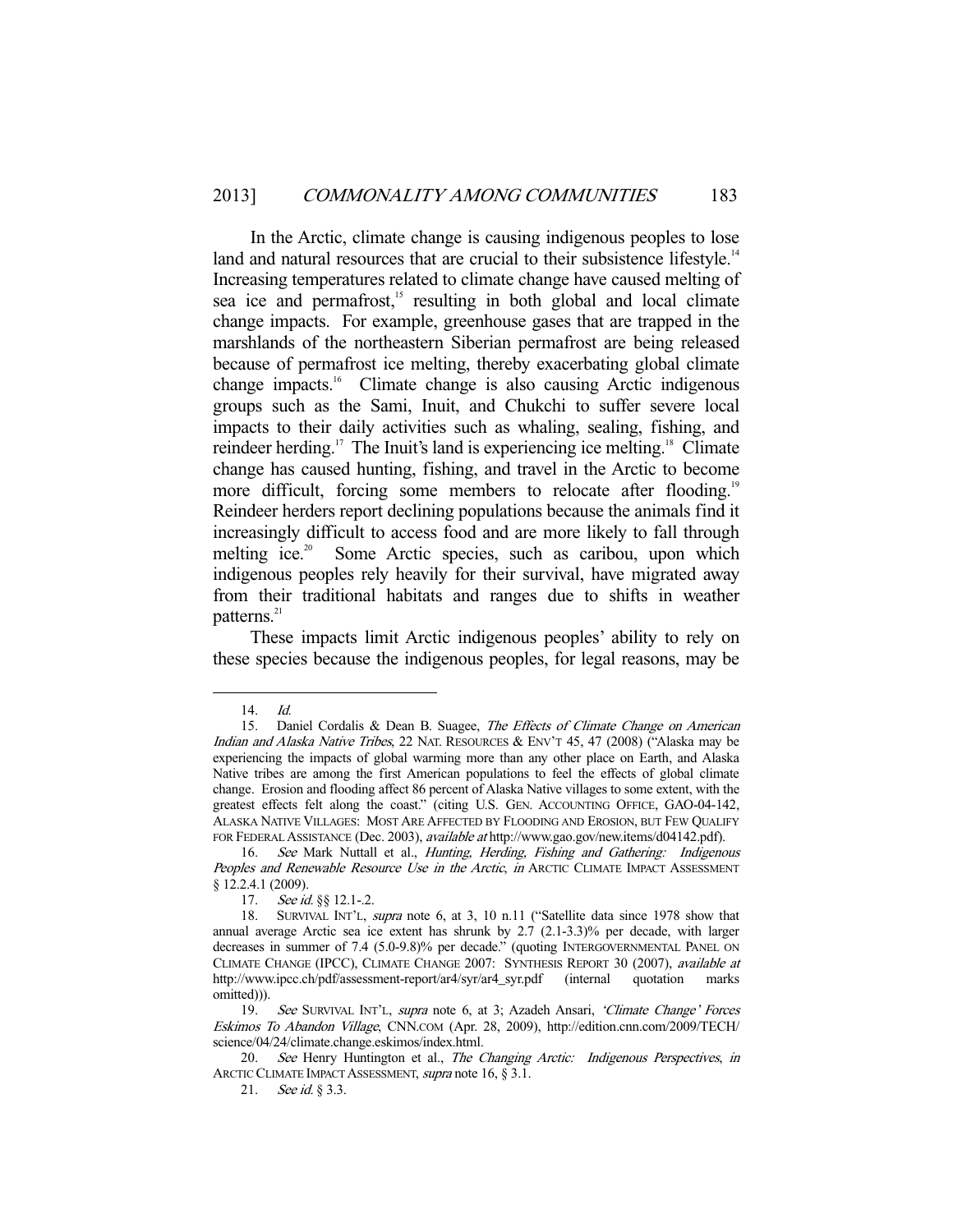tied to specific areas of land, as explained below.<sup>22</sup> As a result of the indigenous peoples' legal connection to the land, it may be impossible for communities to leave land that has been set aside for them in order to follow the changes in species' range land. This in turn decreases many indigenous communities' ability to adapt. In addition, some Arctic species are perishing as a result of climate change.<sup>23</sup>

 Indigenous peoples living on low-lying island nations are also facing disproportionate negative impacts of climate change.<sup>24</sup> As the sea ice at the poles melts due to increased temperatures related to climate change and the world's ocean levels rise, low-lying nations will disappear.<sup>25</sup> Even a slight temperature increase of a few degrees can result in significant melting of the sea ice and, as a result, significant increases in the amount of water in the oceans.<sup>26</sup> Indigenous peoples in these locations are, therefore, facing a loss of property, to which they may have vital cultural and spiritual connections, as the oceans swallow these low-lying island nations. $27$ 

 Like the indigenous peoples of the Arctic, indigenous peoples living on low-lying islands are facing substantial changes to their biodiversity.<sup>28</sup> Temperature increases have led to bleaching of coral reefs, which are of great importance to the Pacific Islands.<sup>29</sup> Coral reefs are important to the region's biodiversity as a shelter for many organisms, and the decline in reef biodiversity is causing a decreased fish population.<sup>30</sup> Because of climate change, indigenous peoples located in these areas of the world also may no longer be able to secure the species on which they have historically relied for subsistence.<sup>31</sup> Indigenous food security is threatened in this region, as in other regions, because heat and saltwater

<sup>22.</sup> See 43 U.S.C. § 1603 (2006); Cordalis & Suagee, *supra* note 15, at 45. See Tsosie, *supra* note 1, at 1640.

See Tsosie, supra note 1, at 1640.

<sup>24.</sup> PARKER ET AL., *supra* note 7, at 23-24. For a discussion of climate change impacts to indigenous peoples in Pacific island nations, see CLIMATE CHANGE AND INDIGENOUS PEOPLES: THE SEARCH FOR LEGAL REMEDIES, supra note \*, chs. 16-19.

<sup>25.</sup> See Tsosie, *supra* note 1, at 1636.

<sup>26.</sup> PARKER ET AL., *supra* note 7, at 23-24.

<sup>27.</sup> Tsosie, *supra* note 1, at 1636 ("However, the SIDS [small island developing states] are vulnerable to the catastrophic impacts of rising sea levels. Some of the smaller islands could perish altogether, but even the larger islands are in jeopardy. . . . In these island areas, coastline erosion, loss of land and property, dislocation of people, and saltwater intrusion into freshwater resources could be catastrophic." (citations omitted)).

<sup>28.</sup> Id. at 1636-37 ("In addition, an increased prevalence and severity of storms linked to climate change would be especially devastating in such regions, as would be the inevitable loss of biodiversity for ocean species, including the loss of coral reefs and the fisheries in these areas.").

<sup>29.</sup> PARKER ET AL., *supra* note 7, at 16.

 <sup>30.</sup> Id. at 24.

 <sup>31.</sup> See id. at 2, 5.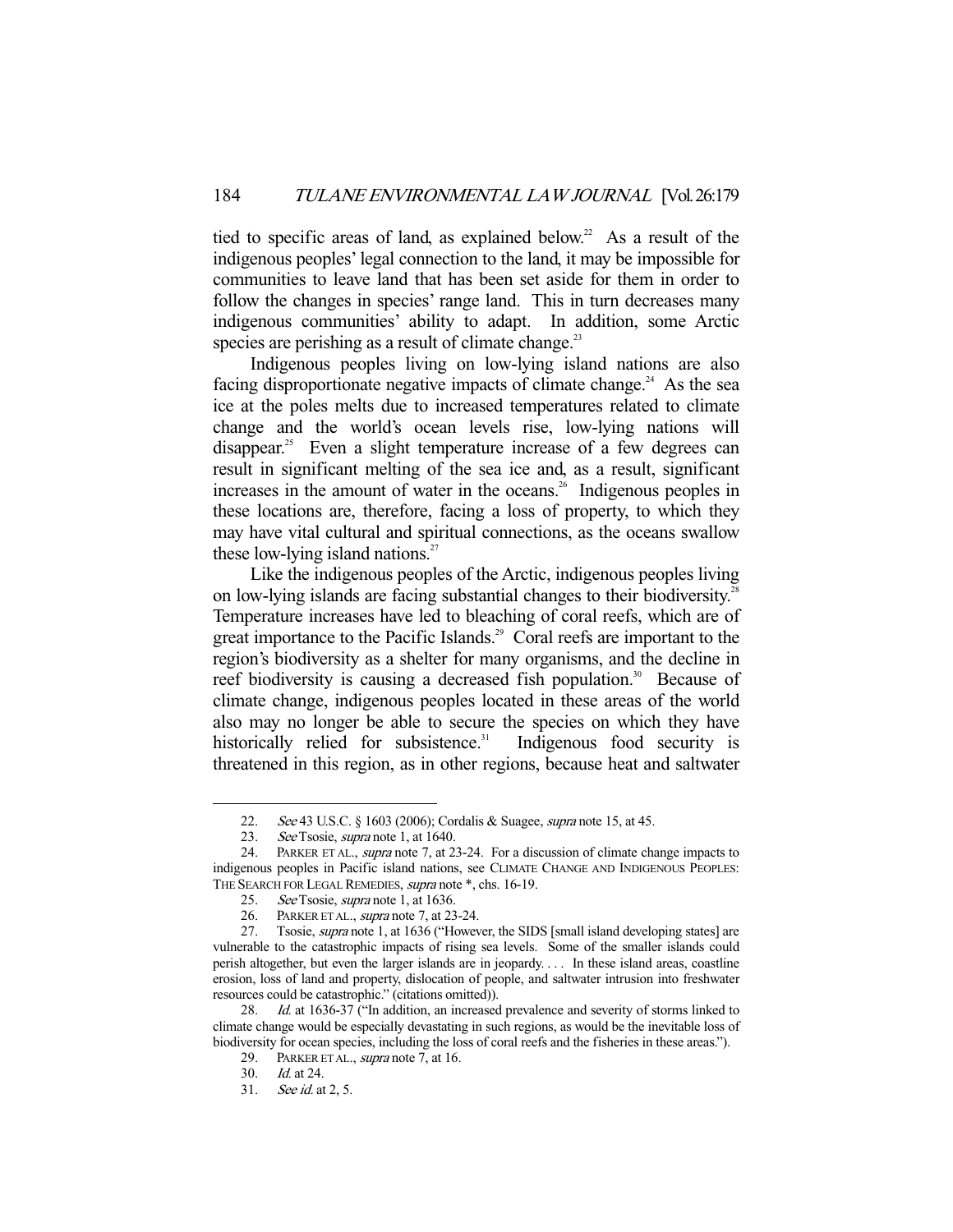intrusions are negatively affecting agriculture.<sup>32</sup> Therefore, although indigenous peoples of the Arctic and low-lying nations are very different, commonality in their experience exists regarding climate change impacts to their lands and to the species on which they have traditionally relied for subsistence.

 Perhaps the greatest paradox is that some climate change mitigation efforts are actually compounding the plight of indigenous peoples.<sup>33</sup> Many initiatives, such as biofuels, hydroelectric power, forest conservation, and carbon offsets, which are generally positive measures to address climate change, are often implemented at the expense of indigenous peoples' rights. $34$  In this way, many indigenous communities are threatened by initiatives designed to benefit foreign communities.

 Biofuels are an alternative source of energy promoted as a climate change mitigation initiative, but it is estimated that 60 million indigenous peoples will be displaced because of biofuel expansion.<sup>35</sup> Indigenous populations in Indonesia and Malaysia have lost forest land because of palm oil plantation expansion.<sup>36</sup> The Guarani tribe of Brazil is losing its ancestral land as Brazil expands sugar cane cultivation to convert into ethanol to meet energy security objectives.<sup>37</sup>

 Hydroelectric power is another source of alternative energy and is being used as part of climate change mitigation efforts.<sup>38</sup> Yet hydroelectric dams sometimes occupy indigenous land, destroying their communities.<sup>39</sup> In Borneo, Malaysia, for example, 10,000 indigenous peoples were displaced by the Bakun dam project, flooding 700 square kilometers of surrounding land.<sup>40</sup>

 Forest conservation measures and carbon offsets are other initiatives to prevent deforestation and mitigate climate change impacts, but also involve displacing indigenous peoples or otherwise restricting their rights

 <sup>32.</sup> Id. at 22-23, 25, 33.

 <sup>33.</sup> Global Warming Solutions Are Hurting Indigenous People, Says U.N., supra note 11.

 <sup>34.</sup> SURVIVAL INT'L, supra note 6, at 1, 5-9.

 <sup>35.</sup> Id. at 5.

 <sup>36.</sup> ELLIE BROWN & MICHAEL F. JACOBSON, CTR. FOR SCI. PUB. INTEREST, CRUEL OIL: HOW PALM OIL HARMS HEALTH, RAINFOREST & WILDLIFE 17, 21-22 (2005), available at http://www.cspinet.org/palm/PalmOilReport.pdf.

 <sup>37.</sup> SURVIVAL INT'L, supra note 6, at 5-6; "Foreigners in Our Own Country": Indigenous Peoples in Brazil, AMNESTY INT'L (Mar. 30, 2005), http://www.amnesty.org/en/library/asset/AMR 19/002/2005/en/b75901b1-d526-11dd-8a23-d58a49c0d652/amr190022005en.pdf.<br>38. See generally JOHN D. ECHEVERRIA ET AL.. RIVERS AT RISK: TF

See generally JOHN D. ECHEVERRIA ET AL., RIVERS AT RISK: THE CONCERNED CITIZEN'S GUIDE TO HYDROPOWER 4-7 (1989) (describing how dams harm rivers).

<sup>39.</sup> SURVIVAL INT'L, supra note 6, at 6-7.

 <sup>40.</sup> Id. at 6; see Sean Yoong, Borneo Tribe Loses Land Case in Top Malaysia Court, DESERET NEWS (Sept. 8, 2011), http://www.deseretnews.com/article/700177219/Borneo-tribeloses-land-case-in-top-Malaysia-court.html.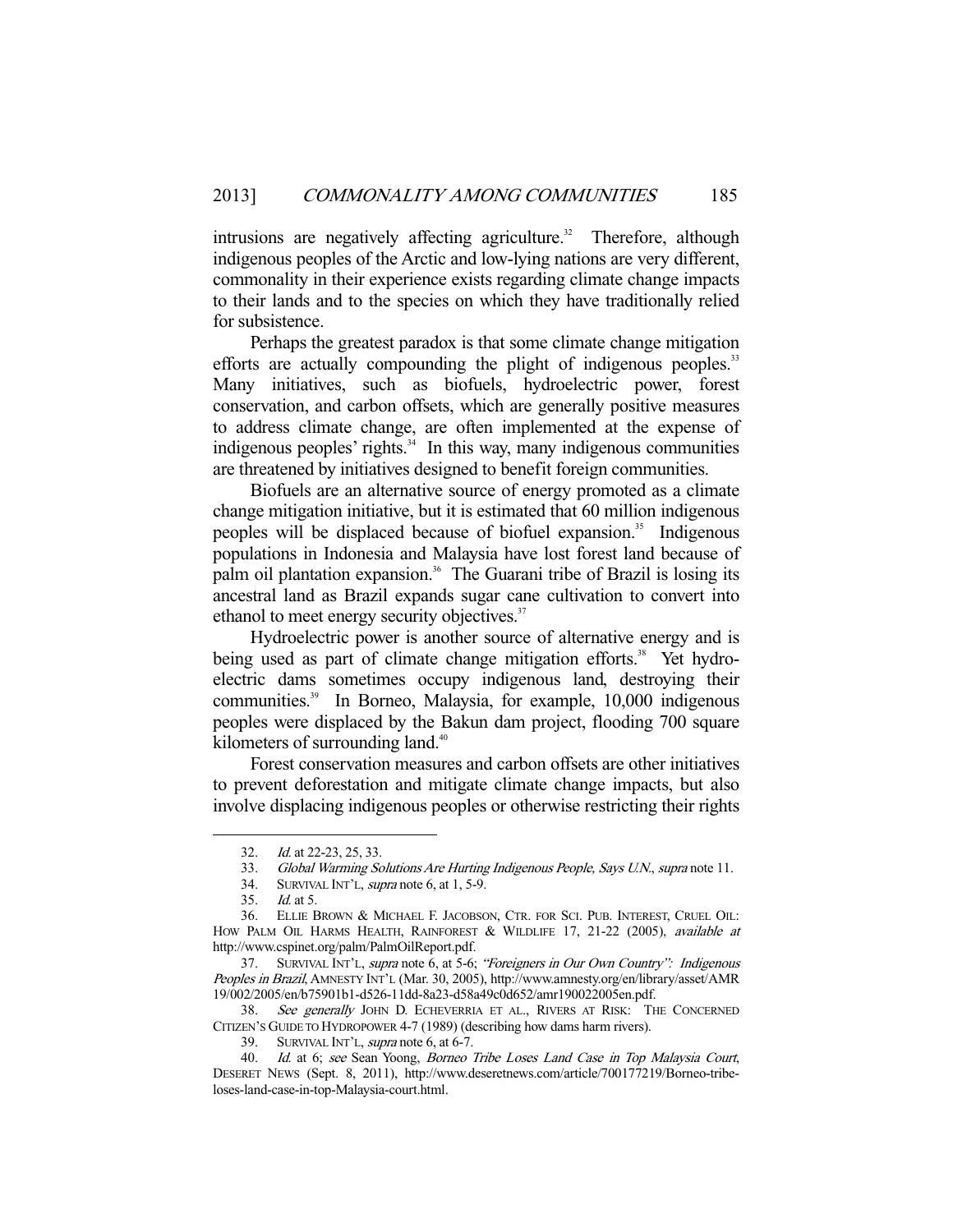or traditional use of land or natural resources.<sup>41</sup> In Kenya, thousands of Ogiek community members were forced to abandon their homes in the Mau Forest because of the country's conservation efforts, despite the tribe's sustainable existence there for hundreds of years.<sup>42</sup> Moreover, carbon-offsetting initiatives, including reducing emissions from deforestation and degradation (REDD), violate indigenous rights.<sup>43</sup> Apart from concerns regarding the impacts to indigenous peoples, REDD faced many implementation challenges, which led to the creation of "REDD+" as a more effective and flexible form of REDD for the future.<sup>44</sup> REDD's evolution into REDD+ in the years preceding the Fifteenth Conference of the Parties to the United Nations Framework Convention on Climate Change in Copenhagen in 2009 "involved a transition to an enhanced, broad-based approach that includes conservation, sustainable forest management, and forest carbon stock enhancement."<sup>45</sup>

 A large portion of the world's forests contemplated in REDD+ schemes belong to indigenous peoples, who fear that such initiatives will cause forced evictions, prevent access, threaten traditional agriculture activity, destroy biodiversity, and violate their rights to their land and natural resources.<sup>46</sup> Under REDD+, developing countries are encouraged to protect their forests, because they can sell stored carbon from the forests as credits to developing countries to offset their carbon emissions.<sup>47</sup> However, until recently, indigenous peoples in developing countries have had limited or no participation in decision-making processes such as REDD+.<sup>48</sup>

<sup>41.</sup> SURVIVAL INT'L, *supra* note 6, at 7-9.

<sup>42.</sup> Id.; Kevin J. Kelley, Act on Threat to Climate, Raila Appeals, DAILY NATION, Sept. 26, 2009, http://www.nation.co.ke/News/-/1056/663936/-/unej3w/-/index.html.

<sup>43.</sup> See Stephanie Baez, Note, The "Right" REDD Framework: National Laws that Best Protect Indigenous Rights in a Global REDD Regime, 80 FORDHAM L. REV. 821, 846-51 (2011).

<sup>44.</sup> Randall S. Abate, A Tale of Two Carbon Sinks: Can Forest Carbon Management Serve as a Framework To Implement Ocean Iron Fertilization as a Climate Change Treaty Compliance Mechanism?, 1 SEATTLE J. ENVTL. L. 1, 6 (2011).

<sup>45.</sup> Id. (citing FOOD & AGRIC. ORG. (FAO) & THE CTR. FOR PEOPLE & FORESTS. FORESTS AND CLIMATE CHANGE AFTER COPENHAGEN: AN ASIA-PACIFIC PERSPECTIVE 6 (2010), available at http://www.rightsandresources.org/documents/files/doc\_1717.pdf).

<sup>46.</sup> SURVIVAL INT'L, *supra* note 6, at 8-9.<br>47. *Id.* at 8.

 $\mathcal{I}d$  at 8.

 <sup>48.</sup> Estebancio Castro Diaz, Climate Change, Forest Conservation and Indigenous Peoples Rights 2 (Global Forest Coal. Discussion Paper No. 2007/WS.6), available at http:// www.un.org/esa/socdev/unpfii/documents/EGM\_cs08\_diaz.doc ("[D]espite recent developments in international law in relation to Indigenous Peoples rights, Indigenous Peoples still have limited or in some instances no participation in the decision-making processes of the United Nations Framework Convention on Climate Change (UNFCCC)."). For a discussion of the potential adverse impacts of REDD on indigenous peoples, see CLIMATE CHANGE AND INDIGENOUS PEOPLES: THE SEARCH FOR LEGAL REMEDIES, supra note \*, chs. 7-9.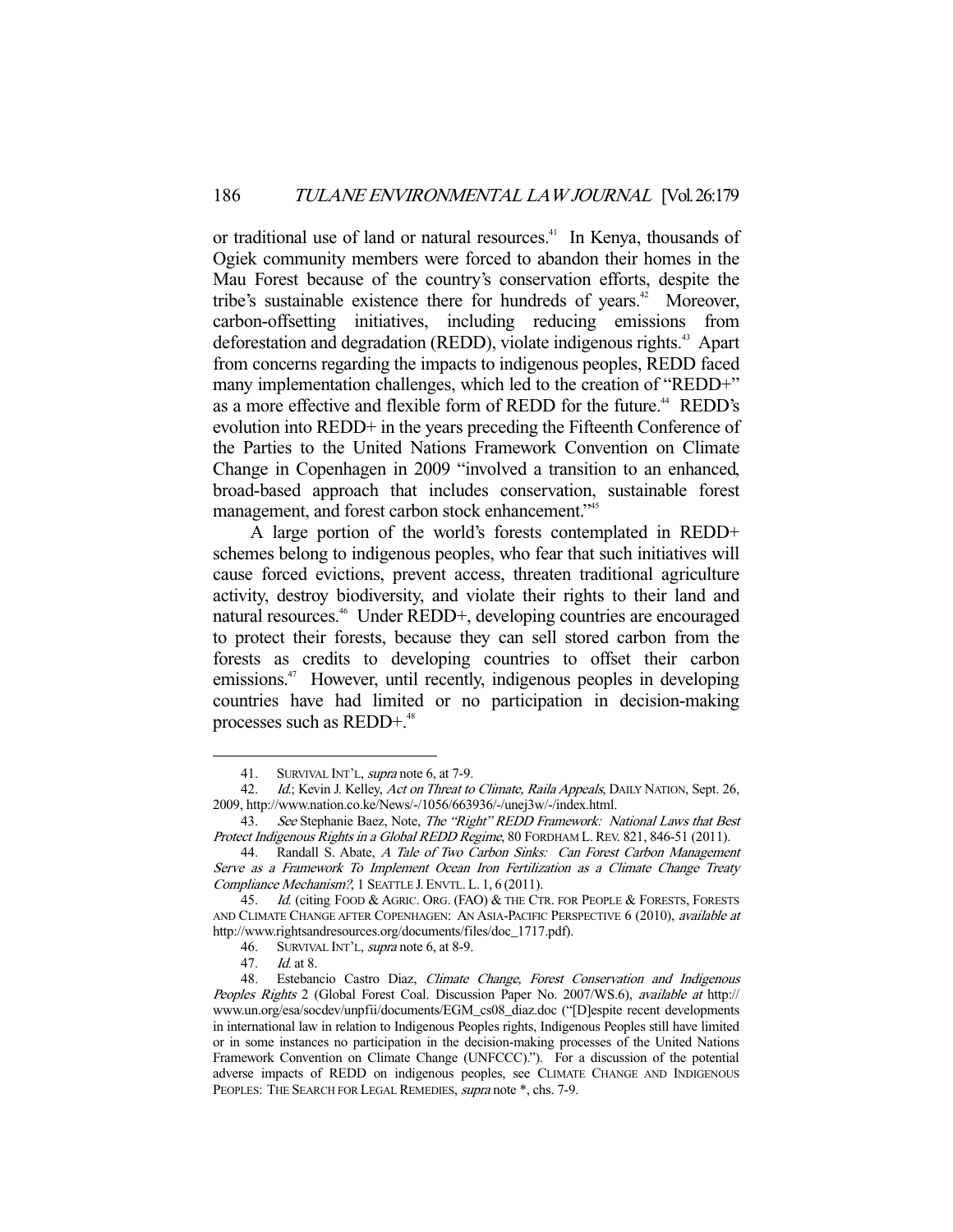In December 2011, at the Sixteenth Conference of the Parties to the United Nations Framework Convention on Climate Change in Durban, an alternative to the traditional forms of REDD+ through UNFCCC negotiations emerged.<sup>49</sup> This new approach to considering REDD, known as "Indigenous REDD+," emphasized that REDD+ should be designed to ensure that financial benefits from REDD projects flow directly to the indigenous communities, emphasize the ability of indigenous peoples to preserve forests, and recognize that REDD+ must be implemented with clear assurances of land ownership in all REDD+ activities.<sup>50</sup> Coordinator of Indigenous Peoples of the Amazon Basin (COICA), the chief proponent of Indigenous REDD+, expressed concern that REDD+ as currently conceived may perpetuate an improper conception that forests are nothing more than carbon sinks and enable the potential for abuse of indigenous populations through inequitable  $REDD+$  arrangements.<sup>51</sup> COICA asserts that Indigenous REDD+ arrangements must remain outside of international carbon markets to avoid measures that exploit indigenous peoples or restrict their access to forests because such measures may be cheaper than holistic forest protection efforts that allow continuation of indigenous uses.<sup>52</sup>

 In addition to the commonality of the threat from climate change and mitigation efforts, many indigenous communities also share a unique connection to the land that is often not present in the dominant society.<sup>53</sup> This connection is evident through indigenous communities' legal protections and their spiritual and cultural ties to the land.<sup>54</sup> Following colonization from outside societies, many indigenous communities found themselves relegated to certain territories within the dominant nation. For example, in the United States, many tribal nations were removed from their traditional homelands and placed within reservation boundaries that may or may not have been located within the tribe's

<sup>49.</sup> Summary of the Durban Climate Change Conference, 12 EARTH NEGOTIATIONS BULL., Dec. 13, 2011, at 1, 18, available at http://www.iisd.ca/download/pdf/enb12534e.pdf.

 <sup>50.</sup> United Nations Framework Convention on Climate Change Webcast, Press Conference: Coordinating Body of Indigenous Organizations of Amazon Basin (COICA): Alternative Indigenous REDD+: Territories of Harmonious Life To Cool the Planet, UNITED NATIONS FRAMEWORK CONVENTION ON CLIMATE CHANGE (Dec. 1, 2011), http://unfccc4.metafusion.com/kongresse/cop17/templ/play.php?id\_kongresssession=4324&theme=unfccc.

 <sup>51.</sup> Id.

 <sup>52.</sup> Id.

<sup>53.</sup> Cordalis & Suagee, *supra* note 15, at 45 ("Climate change will affect American Indian tribes differently than the larger American society. Tribal cultures are integrated into the ecosystems of North America, and many tribal economies are heavily dependent on the use of fish, wildlife, and native plants.").

 <sup>54.</sup> See Frank Pommersheim, The Reservation as Place: A South Dakota Essay, 34 S.D. L.REV. 246, 250 (1989).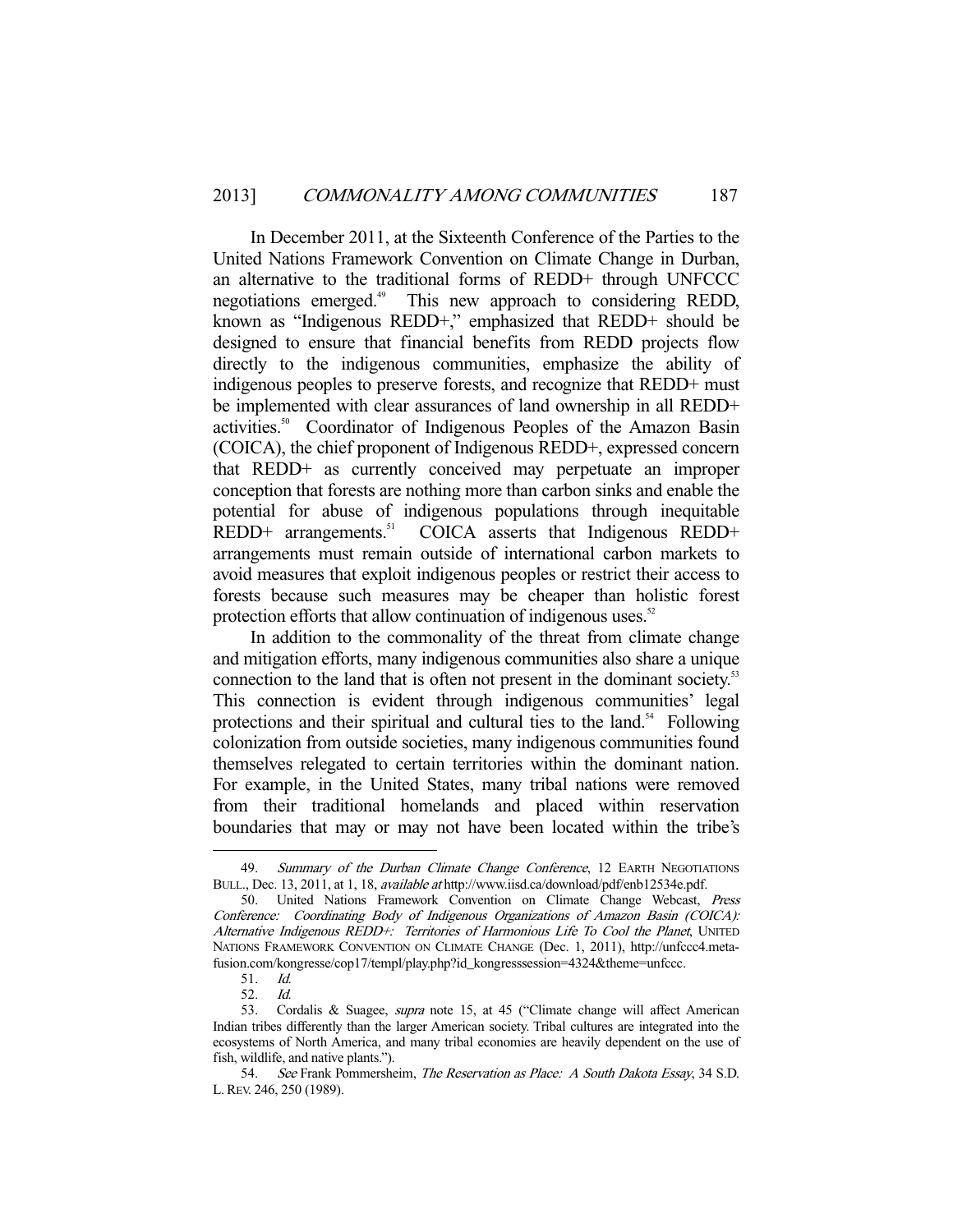traditional homeland.<sup>55</sup> As American federal Indian law developed, many of the legal rights possessed by these tribal nations were tied to the reservations where the tribes were relocated.<sup>56</sup> As a result, American tribal nations now have a strong legal interest in the land on which they reside.<sup>57</sup> Additionally, the reservation boundaries often place limitations on the legal rights enjoyed by such tribal nations, as their legal rights may be limited to the territory within the reservation boundaries.<sup>58</sup>

 Beyond legal considerations, many indigenous peoples also have a strong spiritual and cultural connection to the land on which they reside or to their traditional homelands. For many indigenous peoples, their spirituality is intimately connected to the Earth and their environment.<sup>59</sup> As a result, as the effects of climate change ravage their environment, indigenous peoples may experience both a physical and spiritual loss as a consequence of the negative impact to the environment. Similarly, because of the close spiritual connection that many indigenous peoples have with the environment, their culture and traditions are also intimately connected to the larger environment. $60$  It is commonplace in many indigenous communities for annual traditions and customs to be tied to certain environmental occurrences. As climate change threatens to dramatically change the environment, culture and tradition that is tied to environmental occurrences is threatened.

 These commonalities that indigenous communities experience, as briefly outlined above, may relate to another common experience shared by indigenous peoples—colonization and oppression from a foreign civilization.61 Foreign nations colonized many indigenous communities. Because of such colonization and resulting oppression by the dominant society, these indigenous communities were often placed in "less

<sup>55.</sup> See COHEN'S HANDBOOK OF FEDERAL INDIAN LAW § 1.03 (Nell Jessup Newton ed., 2005) [hereinafter COHEN'S HANDBOOK].

 <sup>56.</sup> Id. § 7.06.

 <sup>57.</sup> Id.

 <sup>58.</sup> Id.

 <sup>59.</sup> Not every indigenous person has a close connection with his or her environment. However, based on Professor Kronk's experience, indigenous peoples are more likely than those of the dominant society to have a close connection, both spiritually and culturally, to the earth and the environment.

 <sup>60.</sup> Tsosie, supra note 1, at 1666 ("[M]any existing sources of international law concerning indigenous human rights recognize that the cultural survival of indigenous peoples is centrally linked to the integrity of their land base." (citing Armstrong Wiggins, Indian Rights and the Environment, 18 YALE J.INT'L L. 345, 347-48 (1993))).

<sup>61.</sup> See, e.g., Carmen G. Gonzalez, Markets, Monocultures, and Malnutrition: Agricultural Trade Policy Through an Environmental Justice Lens, 14 MICH. ST. J. INT'L L. 345, 378-79 (2006) (suggesting that through colonization foreign communities subjugated indigenous communities).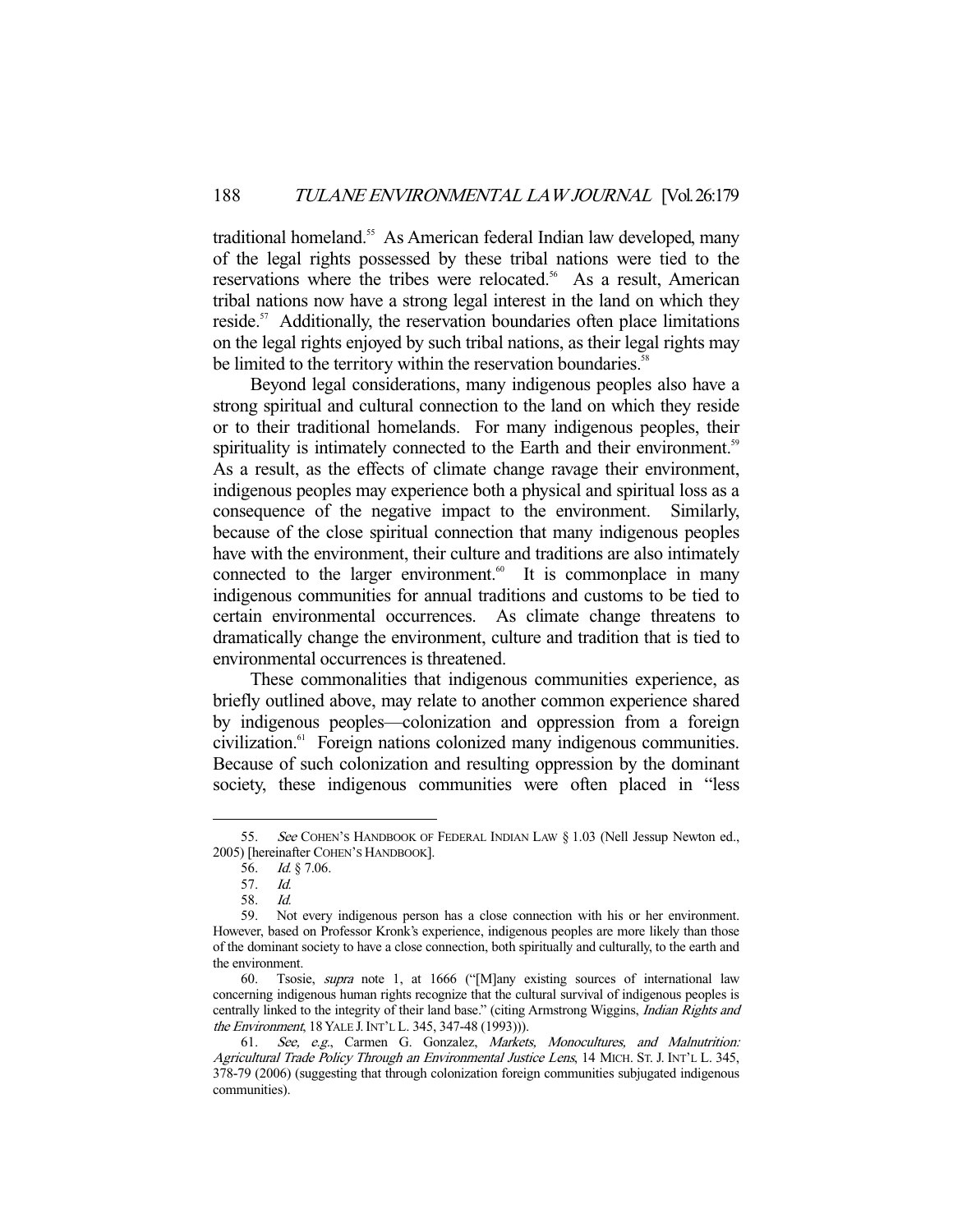desirable" locations within the new nation.<sup>62</sup> This historical displacement has resulted in many indigenous communities finding themselves in physical locations that are more susceptible to the effects of climate change, as previously discussed.<sup>63</sup> Moreover, for those indigenous communities that were completely uprooted and moved to areas outside of their traditional homelands, they may now find themselves separated from the natural resources and options that would have otherwise made it easier for the indigenous community to adapt to the changing climate.<sup>64</sup> Historical colonization and oppression that many indigenous communities have faced may have weakened these communities both spiritually and physically,<sup>65</sup> which in turn also may make it more difficult for such communities to adapt to the environmental stresses related to climate change. In short, many indigenous peoples have a similar history of colonization and oppression, which has resulted in their increased vulnerability given their physical locations and limitations on potential adaptation.<sup>66</sup>

 There is also some commonality in the public international law applicable to indigenous peoples. Notably, the United Nations Declaration on the Rights of Indigenous Peoples (UNDRIP) addresses international expectations of the basic rights enjoyed by indigenous peoples.67 Although not a binding legal document, UNDRIP is helpful in providing a baseline as to what the United Nations and its member states believe are the rights (or should be the rights) of indigenous peoples.<sup>68</sup> Moreover, UNDRIP may prove helpful to indigenous peoples, as many

<sup>62.</sup> For an example of this reality, see COHEN's HANDBOOK, supra note 55, §§ 1.01-.07.

 <sup>63.</sup> See Sara C. Aminzadeh, Note, A Moral Imperative: The Human Rights Implications of Climate Change, 30 HASTINGS INT'L & COMP. L. REV 231, 255 (2006).

 <sup>64.</sup> KRISTY GALLOWAY, ADVANCE GUARD: CLIMATE CHANGE IMPACTS, ADAPTATION, MITIGATION AND INDIGENOUS PEOPLES 21-22 (2010), available at http://www.ias.env.edu/ resource\_centre/UNU\_Advance\_Guard\_Compendium\_2010\_final\_web.pdf.

 <sup>65.</sup> See Elizabeth Burleson & Stephanie Dodson Dougherty, Arctic Justice: Addressing Persistent Organic Pollutants, 30 LAW & INEQ. 57, 88 (2012) ("The manifest destiny or colonization mentality has spelled doom for natives throughout history—from conquistadorborne diseases bringing the fall of the Aztecs, to the extermination campaign of Pygmies by other African nationalities, to the forced displacement of North American natives from across the continent into reservations." (citation omitted)).

 <sup>66.</sup> This is not to suggest that indigenous communities are victims of foreign governments. Rather, the purpose of this paragraph is to show that there is some commonality of historical experience among indigenous communities and that these experiences are important when considering the impacts of climate change on such communities as well as potential legal responses to such impacts.

<sup>67.</sup> See Declaration on the Rights of Indigenous Peoples, G.A. Res. 61/295, Annex, U.N. Doc. A/RES/61/295 (Oct. 2, 2007).

 <sup>68.</sup> See id.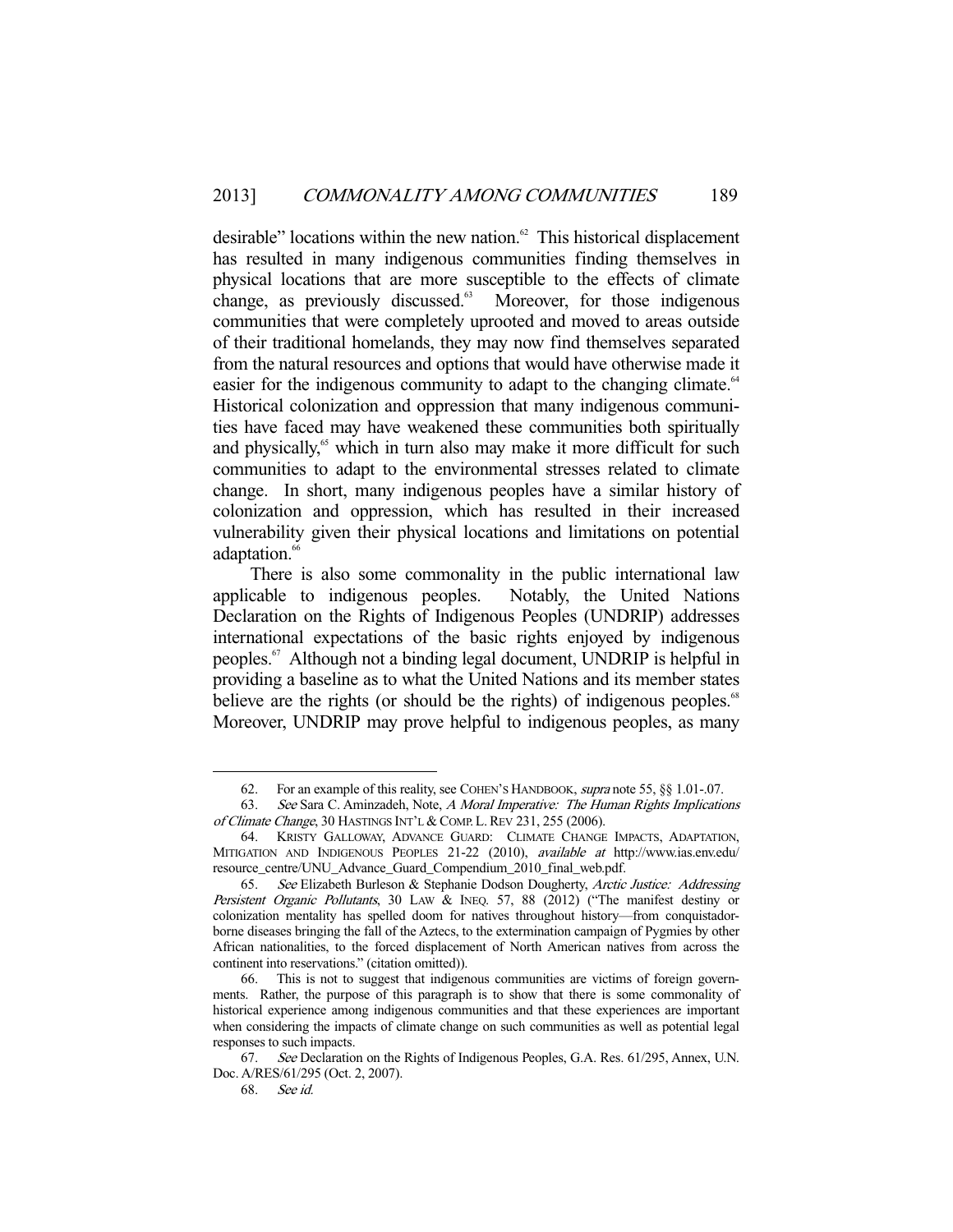nation-states with large indigenous populations, such as Australia, Canada, New Zealand, and the United States, signed the Declaration.<sup>69</sup>

 Of particular importance here are UNDRIP's statements with regard to indigenous self-determination, property, and redress. UNDRIP article 3 states, "Indigenous peoples have the right to self-determination."<sup>70</sup> UNDRIP article 8 states, "Indigenous peoples and individuals have the right not to be subjected to forced assimilation or destruction of their culture."71 UNDRIP article 10 states, "Indigenous peoples shall not be forcibly removed from their lands or territories. No relocation shall take place without the free, prior and informed consent of the indigenous peoples concerned and after agreement on just and fair compensation and, where possible, with the option of return."<sup>72</sup> UNDRIP article 26 states, "Indigenous peoples have the right to the lands, territories and resources which they have traditionally owned, occupied or otherwise used or acquired . . . . States shall give legal recognition and protection to these lands, territories and resources."73 And, finally, UNDRIP article 28 states:

Indigenous peoples have the right to redress, by means that can include restitution or, when this is not possible, just, fair and equitable compensation, for the lands, territories and resources which they have traditionally owned or otherwise occupied or used, and which have been confiscated, taken, occupied, used or damaged without their free, prior and informed consent.<sup>74</sup>

 Climate change has the potential to impact all of these rights of indigenous peoples, as climate change threatens indigenous land, which is often uniquely connected to indigenous identity and cultural and natural resources. As a result, climate change potentially affects the very ability of some indigenous communities to self-determine their identity and culture. UNDRIP is, therefore, very likely to be part of any discussion of the law applicable to situations involving indigenous communities and threats related to climate change.<sup>75</sup>

<sup>69.</sup> Indigenous Rights Declaration Endorsed by States, UNITED NATIONS OFFICE OF THE HIGH COMMISSIONER FOR HUMAN RIGHTS (Dec. 23, 2010), http://www.ohchr.org/EN/News Events/Pages/Indigenousrightsdeclarationendorsed.aspx.<br>70. G.A. Res. 61/295, *supra* note 67, art. 3.

<sup>70.</sup> G.A. Res. 61/295, *supra* note 67, art. 3.<br>71. Id. art. 8.

<sup>71.</sup> *Id.* art. 8.<br>72. *Id.* art. 10

<sup>72.</sup> *Id.* art. 10.<br>73. *Id.* art. 26.

Id. art. 26.

<sup>74.</sup> *Id.* art. 28.<br>75. For furthe

 <sup>75.</sup> For further discussion of UNDRIP and other international law protections for indigenous peoples, see Lillian Aponte Miranda, Introduction to Indigenous Peoples' Status and Rights Under International Human Rights Law, in CLIMATE CHANGE AND INDIGENOUS PEOPLES: THE SEARCH FOR LEGAL REMEDIES, *supra* note \*, ch. 3.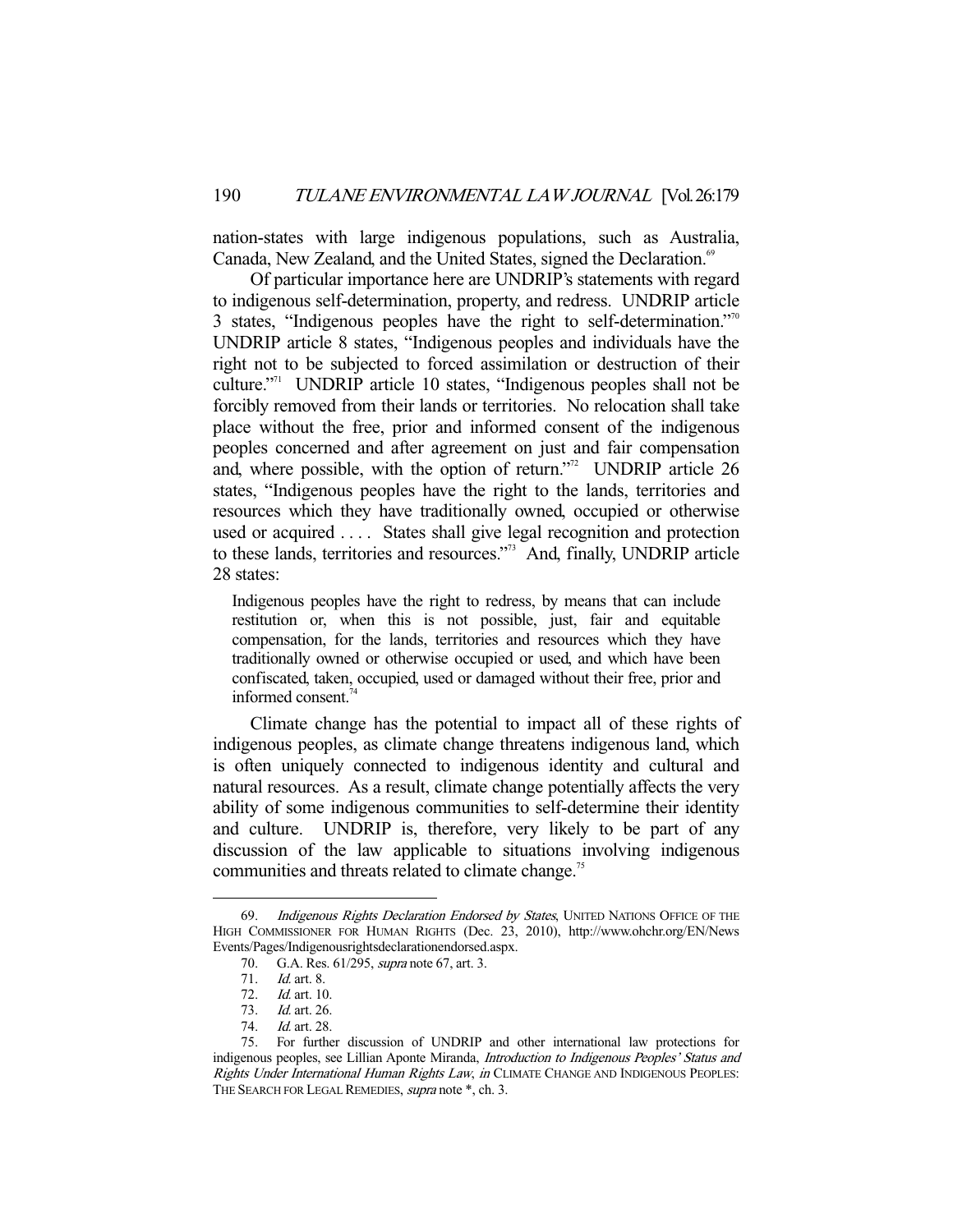## III. LEGAL RESPONSES AT THE DOMESTIC, REGIONAL, AND INTERNATIONAL LEVELS

 Just as some commonality among the experiences of indigenous peoples facing the impacts of climate change exists, common trends also exist in the legal responses to these experiences. This special Issue of the Tulane Environmental Law Journal will address various legal tools available to indigenous peoples to respond to climate change impacts at the domestic and international levels. In considering the extent of legal options available to indigenous peoples, however, recognizing emerging global trends in legal strategies is helpful. In particular, a trend of indigenous peoples relying on litigation to address the devastating impacts of climate change is developing, which parallels a similar increase in climate change litigation in many nation-states.<sup>76</sup> In particular, three types of law suits are generally used by indigenous communities challenging those entities responsible for emitting greenhouse gas emissions, which are linked to climate change: (1) law suits based on procedural rights, (2) law suits based on common law legal principles, and (3) law suits based on public international law.<sup>77</sup>

 With regard to law suits based on procedural rights, UNDRIP recognizes that indigenous peoples should have the right to participate in policy and law making related to matters affecting indigenous communities, should such communities choose to participate.<sup>78</sup> Although not every nation-state has adopted laws that allow for such participation.<sup>79</sup> some do have such laws. For example, in the United States, indigenous peoples may use the National Environmental Policy Act (NEPA) to submit comments to the relevant federal agency and then ensure that the

 <sup>76.</sup> Aminzadeh, supra note 63, at 233-34 ("In 2004 and 2005, courts in Australia, Canada, New Zealand, Nigeria, and the United States heard climate change cases, and a number of cases are currently pending in both the European Union and the United States." (citation omitted)). For a discussion of climate change litigation in the indigenous peoples context, see Hari M. Osofsky, Complexities of Addressing the Impacts of Climate Change on Indigenous Peoples Through International Law Petitions: A Case Study of the Inuit Petition to the Inter-American Commission on Human Rights, in CLIMATE CHANGE AND INDIGENOUS PEOPLES: THE SEARCH FOR LEGAL REMEDIES, supra note \*, ch. 15; Keely Boom, The Rising Tide of International Climate Litigation: An Illustrative Hypothetical of Tuvalu v. Australia, in CLIMATE CHANGE AND INDIGENOUS PEOPLES: THE SEARCH FOR LEGAL REMEDIES, supra note \*, ch. 19.

<sup>77.</sup> See Michael B. Gerrard, Introduction and Overview, in GLOBAL CLIMATE CHANGE AND U.S.LAW 1, 21 (Michael B. Gerrard ed., 2007).

<sup>78.</sup> See G.A. Res. 61/295, *supra* note 67, art. 5.

 <sup>79.</sup> Tsosie, supra note 1, at 1635 ("The Consortium [International Climate Justice Network] noted that local communities, including indigenous communities, are not part of the global process to address climate change even though they are the most affected." (citation omitted)).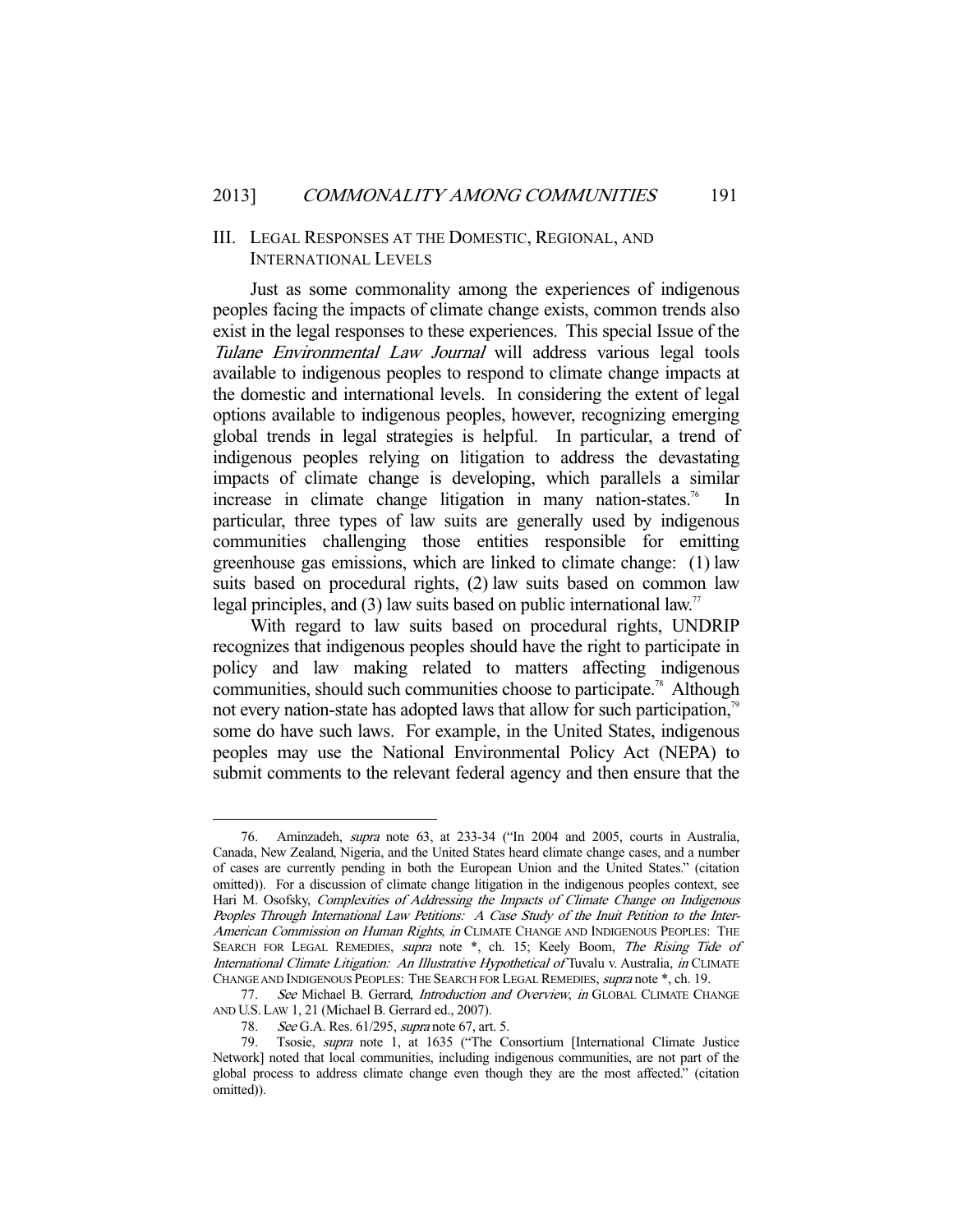agency at least considers the community's concern.<sup>80</sup> In this manner, American indigenous communities can ensure that they have an opportunity to comment on projects that could potentially contribute to increased greenhouse gas emissions and, as a result, climate change.

 In countries that utilize principles of common law, such as Australia, Canada, New Zealand, and the United States, indigenous communities can turn to the common law of public nuisance as the basis of claims against emitters of greenhouse gases. An example of such a law suit is the one brought by the Native Village of Kivalina, located near the Arctic Circle in Alaska.<sup>81</sup> The Native Village of Kivalina is a selfgoverning, federally recognized Tribe.<sup>82</sup> Historically, sea ice provided a protective barrier for Kivalina against winter storms.<sup>83</sup> However, because of a warming environment related to climate change, the sea ice that traditionally protected the community is melting and, as a result, Kivalina is experiencing a "massive erosion problem."84 Also, the intensity of the storms battering the Village has increased, which only exacerbates the problem of erosion.<sup>85</sup> Kivalina argues that the increased erosion and intensity of sea storms is related to climate change.<sup>86</sup>

 In light of the substantial injury Kivalina is currently suffering and the impending loss of the land on which the Nation is located, Kivalina filed a complaint in the United States District Court for the Northern District of California on February 26, 2008, against several private entities that allegedly contribute significantly to climate change through their emissions of greenhouse gases.<sup>87</sup> Kivalina based its complaint on claims of federal common law of public nuisance, state private and public nuisance, civil conspiracy, and concert of action.<sup>88</sup> In relevant part, Kivalina requested monetary damages for current injuries sustained, as well as a declaratory judgment "for such future monetary expenses and

<sup>80.</sup> See 42 U.S.C. §§ 4321-4370 (2006).

 <sup>81.</sup> Complaint at 1, Native Village of Kivalina v. ExxonMobil Corp., 663 F. Supp. 2d 863 (N.D. Cal. 2009) (No. 4:08-cv-01138-SBA), 2008 WL 594713.

 <sup>82.</sup> Id. at 4.

 <sup>83.</sup> Id.

 <sup>84.</sup> Id. at 1-2.

 <sup>85.</sup> See id. at 45-46.

 <sup>86.</sup> Id. at 45.

 <sup>87.</sup> Kivalina's Complaint asserts, "Defendants in this action include many of the largest emitters of greenhouse gases in the United States." Id. at 1. The complaint details the actual greenhouse gas emissions for each defendant during certain years. Id. at 5-30. For example, in 2006, BP emitted "65 million tons of carbon dioxide equivalent greenhouse gases," Chevron emitted "68 million tons of carbon dioxide equivalent," and ConocoPhillips emitted "62.3 million tons." Id. at 6-8.

 <sup>88.</sup> Id. at 62, 64, 66.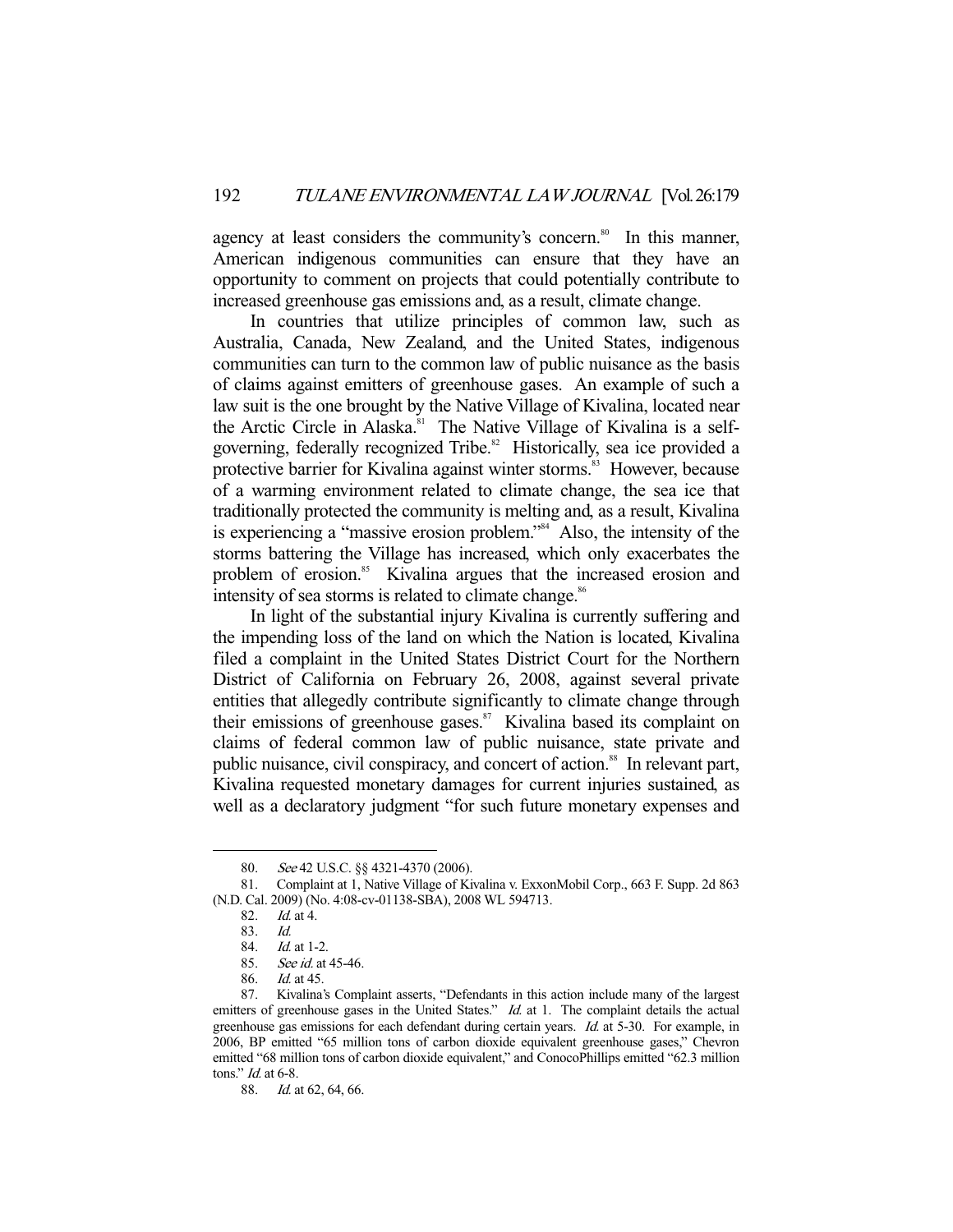damages as may be incurred by Plaintiffs in connection with the nuisance of global warming."89

 In Kivalina, the Northern District of California granted the defendants' motion to dismiss for lack of subject matter jurisdiction because the federal common law claim for public nuisance is barred by the political question doctrine, and the plaintiffs lacked standing.<sup>90</sup> The Village of Kivalina appealed the district court's decision to the United States Court of Appeals for the Ninth Circuit. The Ninth Circuit upheld the dismissal of the Village of Kivalina's suit, holding that the federal Clean Air Act displaced federal common law public nuisance claims for climate change impacts.<sup>91</sup> Relying heavily on the United States Supreme Court's recent decision in American Electric Power Co. v. Connecticut,<sup>92</sup> the court reasoned, "If Congress has addressed a federal issue by statute, then there is no gap for federal common law to fill." $\frac{303}{2}$ 

 Finally, indigenous peoples may be able to turn to public international law as the basis for a law suit to protect the community from the effects of climate change.<sup>94</sup> These claims may be brought in either a domestic court or an international court.

 In June 2005, communities from the Niger Delta filed a case against Shell, ExxonMobil, ChevronTexaco, the Nigerian National Petroleum Corporation, and the Nigerian government in the Federal High Court of Nigeria to stop gas flaring.<sup>95</sup> This case focused on air and water pollution, even though the practice of gas flaring also causes more greenhouse gas emissions than all other sources in sub-Saharan Africa combined.<sup>96</sup> The Niger Delta communities contended that "the practice" of gas flaring and failure to undergo environmental impact assessments

 <sup>89.</sup> Id. at 67.

 <sup>90.</sup> Native Village of Kivalina v. ExxonMobil Corp., 663 F. Supp. 2d 863, 868 (N.D. Cal. 2009), aff'd, 696 F.3d 849 (9th Cir. 2012).

 <sup>91.</sup> Native Village of Kivalina v. ExxonMobil Corp., 696 F.3d 849, 857-58 (9th Cir. 2012).

 <sup>92. 131</sup> S. Ct. 2527 (2011).

 <sup>93.</sup> Kivalina, 696 F.3d at 856 (citing City of Milwaukee v. Illinois, 451 U.S. 304, 313-14 (1981)). On November 27, 2012, the Ninth Circuit denied Kivalina's petition for rehearing en banc. Native Village of Kivalina v. ExxonMobil Corp., No. 09-17490 (9th Cir. Nov. 27, 2012).

 <sup>94.</sup> Claims based on public international law, and human rights law in particular, may prove to be stronger than claims based solely on international law. Tsosie, *supra* note 1, at 1661 ("He points out, however, that 'if international environmental law is weak, international human rights law is, by comparison, robust,' which has led scholars to advocate for international human rights law as a mechanism to litigate climate justice issues." (quoting Eric A. Posner, Climate Change and International Human Rights Litigation: A Critical Appraisal 3 (John M. Olin Law & Econ. Working Paper No. 329, Jan. 2007))).

<sup>95.</sup> Aminzadeh, *supra* note 63, at 237 (citing Gbemre v. Shell Petroleum Dev. Co., [2005] No. FHC/B/CS/53/05 AHRLR 151 (NgHC 2005) (Nigeria)).

 <sup>96.</sup> Id. at 238.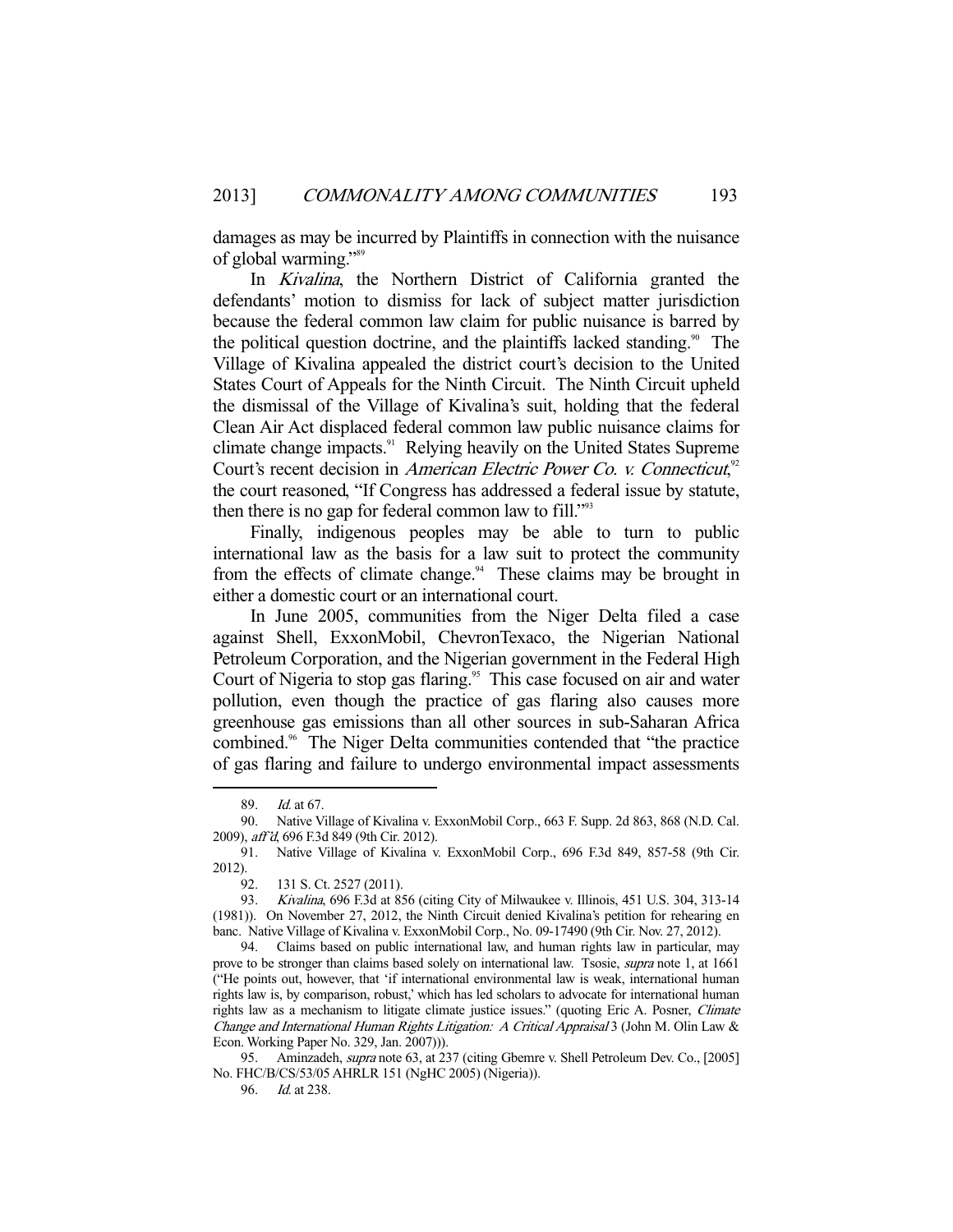violated Nigerian gas flaring regulations."<sup>97</sup> Most significantly, the communities asserted that their human rights had been violated.<sup>98</sup> The communities cited climate change as a harm caused by the flaring.<sup>99</sup> The Court ordered the cessation of gas flaring in the Niger Delta community because it "violates guaranteed constitutional rights to life and dignity."<sup>100</sup> Thus, "[t]he Nigerian case is one of the first where a national court held that climate change, like other environmental issues, may implicate human rights."<sup>101</sup> The Nigerian lawsuit is, therefore, an example of an indigenous community using public international law to buttress its claim in a domestic court.<sup>102</sup>

 Similar claims have been brought in international fora as well. One example is the Inuit Circumpolar Conference's petition to the Inter-American Commission on Human Rights (IACHR).<sup>103</sup> In 2005, the Inuit "filed a petition with the IACHR. The petition claimed that the United States' climate change policy violated the Inuit's human rights," including the right to property, life, and health.<sup>104</sup> Although the IACHR declined to consider the merits of the petition, the claim is still notable because it was the first such claim brought by an indigenous community against a nation-state based on the nation-state's alleged contribution to climate change from its greenhouse gas emissions.<sup>105</sup> The petition was also notable because it brought global attention to the issue of the impacts of climate change on indigenous peoples.

 Despite legal differences between applicable domestic laws, indigenous peoples may still utilize litigation as part of a legal strategy to help address the effects of climate change. To date, some indigenous communities have accomplished this through one of three types of lawsuits, as explained above.

-

102. See Amy Sinden, An Emerging Human Right to Security from Climate Change: The Case Against Gas Flaring in Nigeria, in ADJUDICATING CLIMATE CHANGE: STATE, NATIONAL, AND INTERNATIONAL APPROACHES 173, 173-74 (William C.G. Burns & Hari M. Osofsky eds., 2009).

103. Aminzadeh, supra note 63, at 239.

104. Id. (citing Petition to the Inter-American Commission on Human Rights Seeking Relief from Violations Resulting from Global Warming Caused by Acts and Omissions of the United States (submitted Dec. 7, 2005), available at http://www.ciel.org/Publications/ICC\_ Petition\_7Dec05.pdf).

105. For a detailed discussion of the Inuit petition, see Osofsky, *supra* note 76, ch. 15.

<sup>97.</sup> *Id.* (citation omitted).

<sup>98.</sup> See id. (citation omitted).

 <sup>99.</sup> Id.

<sup>100.</sup> *Id.* (citing *Gbemre*, [2005] AHRLR 151).

 <sup>101.</sup> Id.